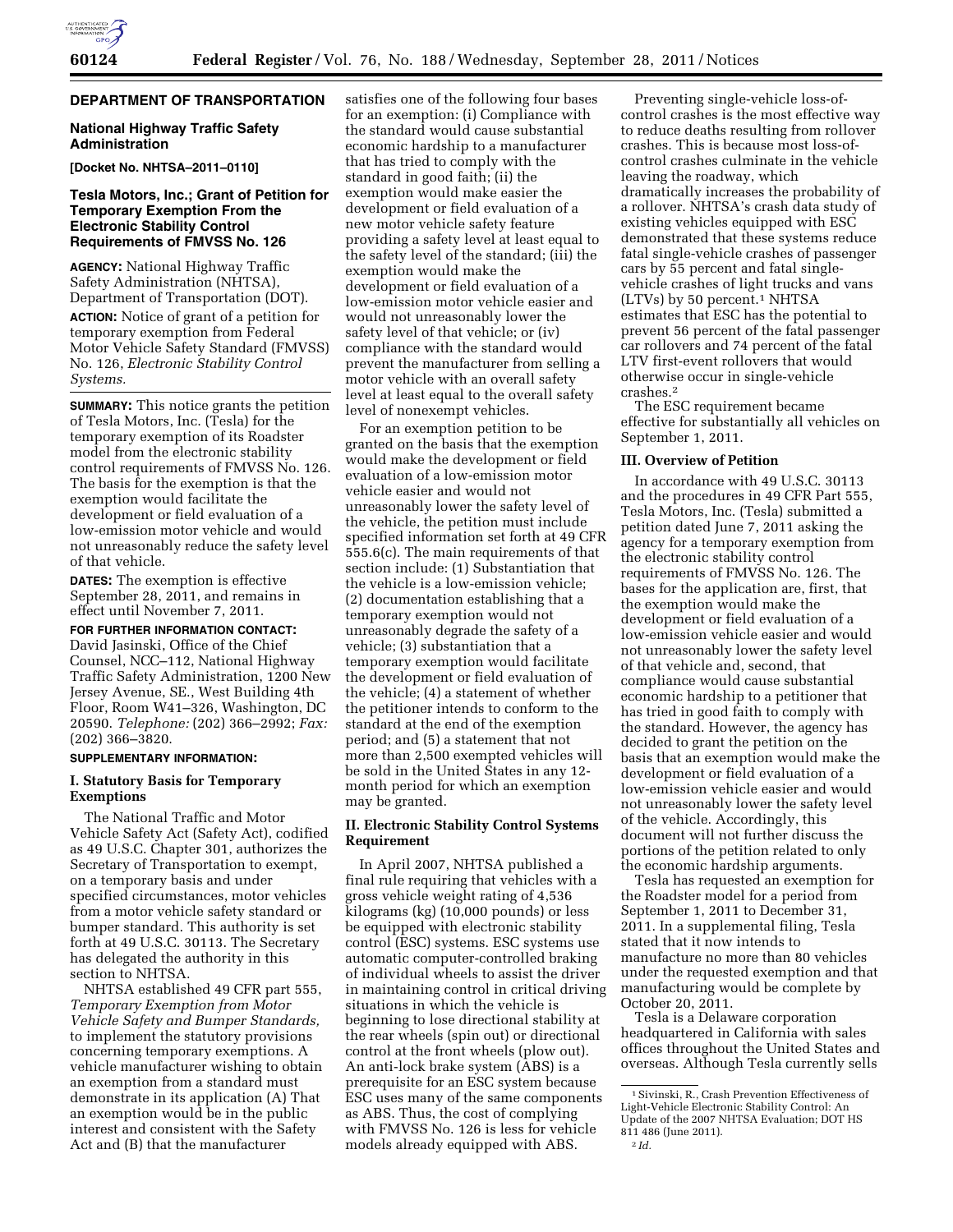only one vehicle, the Roadster, Tesla is scheduled to begin production and sale of a new all-electric vehicle, the Model S, in 2012. Tesla is also developing electric vehicle power train solutions for the Toyota Motor Corporation RAV 4 sport utility vehicle and the Daimler AG Mercedes A Class electric vehicle.

Tesla began production of the allelectric Roadster in 2008. The Roadster has a single-speed electrically actuated automatic transmission and three phase, four pole AC induction motor. The Roadster has a combined range of 245 miles on a single charge. Under an agreement with Group Lotus plc (Lotus), Tesla purchases the Roadster ''glider,'' which uses the chassis and several other systems of the Lotus Elise. The gliders are manufactured under Tesla's supervision and direction at a Lotus factory in the United Kingdom and then shipped to Menlo Park, California, where installation of the power train and other final steps are taken prior to sale of the vehicle in the United States.

According to Tesla, the Roadster was conceived as a limited proof-of-concept vehicle for later generations of Tesla vehicles. Tesla is preparing to introduce its next electric vehicle, the four-door fully electric Model S sedan. Tesla states that the Model S will meet or exceed all FMVSSs in effect when the vehicle is released for production in 2012. The Model S will carry up to seven passengers for 300 miles on a single charge, but at less than half the price of the Tesla Roadster. In parallel with the development of the Model S, Tesla is developing electric power trains for two other vehicles intended for wide distribution—the Toyota RAV 4 and Mercedes A Class electric vehicles. For these reasons, Tesla asserts that granting the exemption will support the development and evaluation of electric vehicles by Toyota and Mercedes, as well as by Tesla itself.

Tesla explains in its petition how the continued sale of Roadster vehicles will support development and field evaluation of a highway-capable electric vehicle. Tesla states that the development and sale of the Roadster model has allowed it to develop its next all-electric vehicle, the Model S. Tesla states that, with the permission of vehicle owners, it has used data from computers installed in on-road Roadsters related to vehicle operation, operating conditions, charging conditions, state of charge, and other vehicle performance parameters to determine how best to optimize its battery design and vehicle software for future vehicle offerings such as the Model S. Tesla believes that allowing the sale of additional Roadsters will

continue to enrich and add to its database of information for future electric vehicle development. Tesla states that it cannot replicate this data in laboratory or other non-highway conditions. Tesla contends that the database from Roadster vehicles is the most substantial real-world database available to government agencies such as NHTSA that are involved in the evaluation of electric vehicles. Tesla also contends that the 80 additional Roadster vehicles covered by its exemption request have the most up-todate software, hardware, controls and power electronics of any Tesla vehicles, and that their operation therefore will generate particularly valuable additional data that is most valuable addition to the Tesla database. Because these Roadsters incorporate the latest generation of technology and apply the most up-to-date knowledge developed by Tesla, the company also asserts that they are the most valuable vehicles for the development and release of Tesla's next electric vehicle, the Model S.

Tesla believes that safety will not be unduly compromised if the exemption is granted. In support of this assertion, Tesla cites its inclusion of a traction control system (TCS) on its vehicles. Tesla's TCS is comprised of software, wheel speed sensors, and the drive system electronic control unit (ECU). Tesla states that its TCS has many elements of an ESC system required by FMVSS No. 126. Tesla claims that the TCS is able to detect slip in the drive wheels through the vehicle's ECU and that the vehicle will limit drive power until wheel spin is controlled. However, Tesla notes that the TCS does not have the capability to independently monitor or adjust steering inputs to prevent oversteer or understeer, nor is it capable of applying brakes independent of driver input, both of which are required by FMVSS No. 126.

Further, Tesla believes that the lack of ESC systems on the Roadster will not unduly compromise safety based on the intended use of the Roadster. The Roadster is a low, two-seat sport coupe. Tesla believes that, while the Roadster is capable of handling slippery roads due to ice and snow, most owners either do not use their Roadsters during winter months or sharply limit their use.

Tesla contends that denial of its petition will jeopardize Tesla's ability to make the transition to production of the Model S and other electric vehicles. Tesla states that it currently employs approximately 1,100 people, primarily in Palo Alto and Fremont, California. Tesla had intended its manufacturing and production line workers to complete manufacture of the remaining

Roadsters and then so shift their duties over to the Model S. Tesla asserts that it is not yet ready to transfer many Roadster manufacturing employees to the production operations for the Model S, and that it therefore cannot support Roadster manufacturing employees for the final quarter of 2011. Without the additional 80 vehicles covered by its exemption request, Tesla's production and manufacturing would have a significant gap in production time lines. As a result, Tesla may be forced to lay off a significant number of employees if it is not granted an exemption. Further, because the Roadster is the only vehicle Tesla offers for sale in the United States, Tesla contends that the cancellation of the program would result in a significant loss of market for Tesla.

In its petition, Tesla asserts that the continued sale of a high-profile vehicle like the Roadster will make the U.S. public familiar with the new possibilities of electric vehicles. The Roadster was intended to demonstrate that electric vehicles can provide all the performance, range and capabilities of internal combustion engine vehicles, but without any emissions. Tesla contends that continued production of the Roadster will help to ensure that the public remains aware of the viability and practicality of high performance, long range electric vehicles, as it makes the transition to the Model S.

Tesla also believes that the exemption is in the public interest. As stated above, Tesla asserts that, without the exemption, it may be required to lay off a significant number of employees. Further, Tesla notes that denying this petition would result in fewer electric vehicles for sale in the United States. Tesla points out that, on the basis of each mile driven, vehicles like the Roadster that operate only on electricity have the greatest impact on reducing U.S. dependence on foreign oil. As Tesla states in its petition, electric vehicles are not just low-emission vehicles that would qualify for this exemption, but zero emission vehicles. Finally, Tesla believes that continuing to sell a long range, highway-capable, battery-powered electric vehicle in the United States will lead to more electric vehicles entering the fleet.

#### **IV. Notice of Receipt**

On August 5, 2011, we published in the **Federal Register** (76 FR 47639) a notice of receipt of Tesla's petition for temporary exemption, and provided an opportunity for public comment. We received one comment from the Advocates for Highway & Auto Safety (Advocates).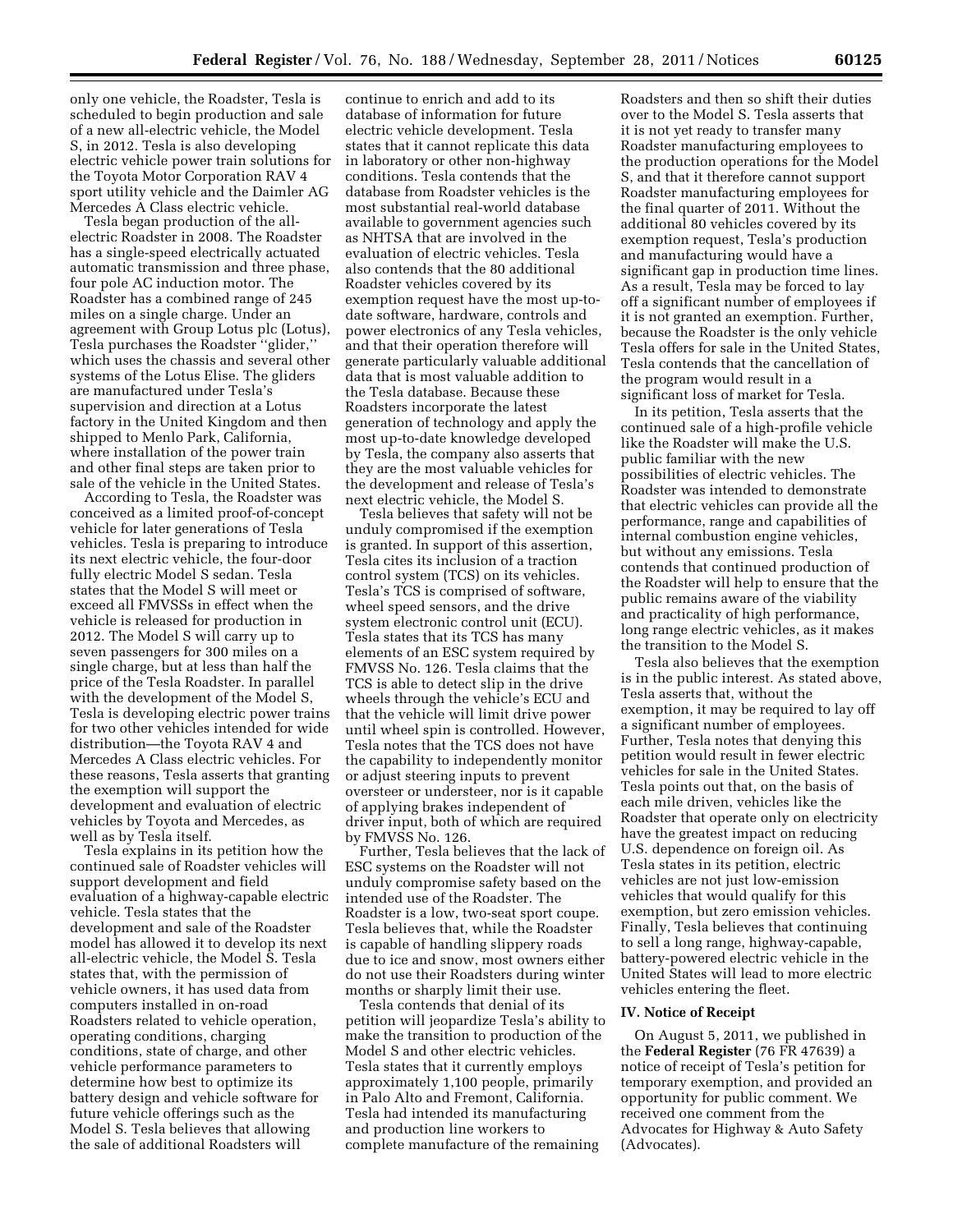### **V. Agency Analysis, Response to Comment, and Decision**

In this section, we provide our analysis and decision regarding Tesla's temporary exemption request concerning the ESC requirements of FMVSS No. 126, including our response to the comment received by the Advocates.

As discussed below, we are granting Tesla's petition for the Roadster to be exempted, for a period of 40 days after the date of publication of this notice in the **Federal Register**, from the requirements of FMVSS No. 126. The agency's rationale for this decision is as follows:

First, we conclude that Tesla has shown that an exemption from the ESC requirements would make the development or field evaluation of a low-emission motor vehicle easier. Specifically, we agree with Tesla that, by producing additional Roadster models, Tesla will be able to use data from computers installed on those vehicles to assist it in optimizing its battery design and vehicle software for future all-electric vehicle offerings, including its upcoming Model S, as well as vehicles produced by other manufacturers working with Tesla. Furthermore, Tesla's willingness to share data from its Roadster database with NHTSA and other federal agencies means that the additional data from the operation of these additional Roadsters will help to advance the development, and to ensure the safety, of other electric vehicles. We believe that the data from the Roadster database can be used to ensure the safety of not only Tesla's future vehicles, but also electric vehicles produced by all other manufacturers.

Further, the production of additional Roadster models would allow consumers of all-electric vehicles an additional option during the exemption period. We agree with Tesla that continued production of a high-profile vehicle like the Roadster, even for the very limited period of 40 days and in the limited quantity of 80 vehicles, will help to demonstrate to the U.S. public the performance, range and capabilities of electric vehicles. We also agree with Tesla that continued production of the Roadster for the limited period requested by Tesla will ease Tesla's transition to the development and production of the all-electric Model S. For that reason we agree that denial of the petition could jeopardize Tesla's ability to produce the Model S and other electric vehicles in the future. For these reasons, we agree with Tesla that granting this petition will encourage the

development and sale of highwaycapable electric vehicles by Tesla and also by other manufacturers.

Second, NHTSA concludes that the grant of this exemption would not unreasonably lower the safety or impact protection level of the vehicle. In particular, we have considered that Tesla produces a low, two-seat sport vehicle. The low center of gravity provides some additional protection from loss-of-control crashes. Furthermore, the nature of the vehicle is such that we agree with Tesla's assertion that Roadster owners would be less likely to use their vehicles in winter months or during rain. Because the Roadster would be used less during winter months or during rain, a Roadster is likely to be driven fewer miles compared to an average vehicle. We believe that this factor diminishes the likelihood that the failure to include an ESC system on the Roadster would unreasonably lower the safety level of the vehicle.

The Advocates argue that ESC is an important and proven safety improvement. In support of their argument, the Advocates cite agency and industry research, including the agency's most recent study of ESC system effectiveness.3 While the agency continues to believe that ESC has a substantial effect on the number of vehicle crashes, the relevant inquiry is not the effectiveness of ESC systems. Rather, the relevant inquiry is whether an exemption would unreasonably lower the safety level of the vehicle in question. Although the agency has found substantial benefits resulting from ESC systems on passenger cars, the agency finds that the absence of ESC on the Roadster does not unreasonably lower the safety level of that specific vehicle. We believe that the expected use patterns of the Roadster, including the relatively low number of miles driven by the average Roadster owner, support this finding.

The Advocates also argue that Tesla cannot guarantee the conditions under which the vehicle will be used. That is, although Tesla argues that Roadsters are less likely to be driven in winter months or during rain, Tesla cannot guarantee that. However, we believe that the Advocates would hold Tesla to too high of a burden of proof that would essentially foreclose the possibility of any exemption being granted. Moreover, although Tesla has not provided data in support of its assertions, we find Tesla's assertions that a low, soft-top convertible vehicle is less likely to be

driven in the rain, snow, or winter months to be plausible and persuasive.

The Advocates also argue that Tesla's limited production of exempted vehicles does not justify an exemption. The Advocates argue that rarer vehicles are not safer just because they are rarer. While the agency cannot dispute the assertion that rarer vehicles are not safer because they are rarer, it does not follow that the agency should not consider the expected production volume in support of an exemption request. If Tesla intended to produce 2,500 vehicles per year over two years rather than 80 vehicles in a little over a month, the agency would judge Tesla's petition differently than the petition now before it.

Moreover, it is not just the limited number of Roadsters that would be produced under the exemption, but the limited number of miles the average Roadster is driven compared to other cars that Tesla cites in support of its petition. The Advocates do not dispute the relatively small number of vehicles that Tesla intends to produce under the exemption and the relatively lowmileage use of the Roadster when compared to other vehicles.

The Advocates also contend that, because an FMVSS establishes only the minimum performance requirements necessary for occupant protection, an exemption must only be granted when absolutely necessary. However, the statutory requirements for granting an exemption require only a finding that an exemption is in the public interest and meets the objectives of the Safety Act, in addition to the specific requirements set forth for each of the four bases for an exemption.

We also observe that a very limited number of vehicles would be produced under this temporary exemption. Manufacturers granted exemptions on the basis of furthering the development or field evaluation of a low-emission vehicle are allowed to sell as many as 2,500 exempted vehicles in any 12 month period. Tesla has stated that it intends to produce only 80 vehicles during the exemption period.

The Advocates express a concern that Tesla has, in this petition, requested a shorter exemption period than in its request for an exemption from the advanced air bag requirements of FMVSS No. 208. The Advocates suggest that the longer exemption period sought in the advanced air bag exemption petition suggests that Tesla may continue Roadster production beyond the date sought for this exemption. We reject this argument as a basis for denying Tesla's petition. We give greater weight to Tesla's most recent statement

<sup>3</sup>See *supra,* note 1.